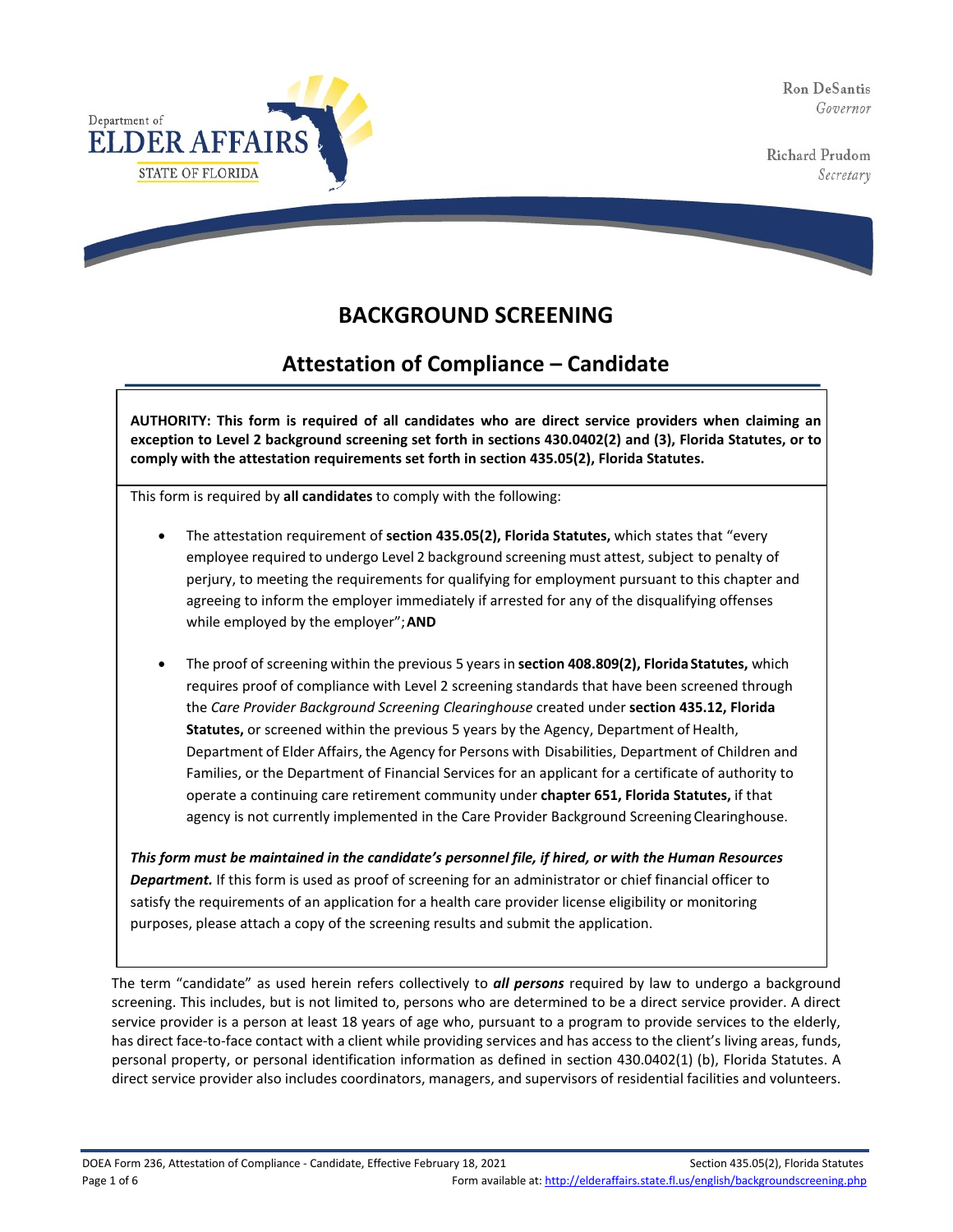Personal identification information defined in section 817.568(1)(f), Florida Statutes means "any name or number that may be used, alone or in conjunction with any other information, to identify a specific individual, including any:

- 1. Name, postal or electronic mail address, telephone number, social security number, date of birth, mother's maiden name, official state-issued or United States-issued driver license or identification number, alien registration number, government passport number, employer or taxpayer identification number, Medicaid or food assistance account number, bank account number, credit or debit card number, or personal identification number or code assigned to the holder of a debit card by the issuer to permit authorized electronic use of such card;
- 2. Unique biometric data, such as fingerprint, voice print, retina or iris image, or other unique physical representation;
- 3. Unique electronic identification number, address, or routing code;
- 4. Medical records;
- 5. Telecommunication identifying information or access device;or
- 6. Other number or information that can be used to access a person's financial resources."

#### *EMPLOYER***: IF A CANDIDATE IS HIRED AND IS DETERMINED TO BE A DIRECT SERVICE PROVIDER, THIS COMPLETED FORM MUST BE RETAINED IN THE EMPLOYEE'S FILE. IF AN EXCEPTION TO BACKGROUND SCREENING IS CLAIMED, A COPY OF THE REQUIRED EVIDENCE MUST BE ATTACHED TO THIS FORM.**

### **STEP ONE: Complete identification information.**

**Candidate Name Position Applied For**

**Employer**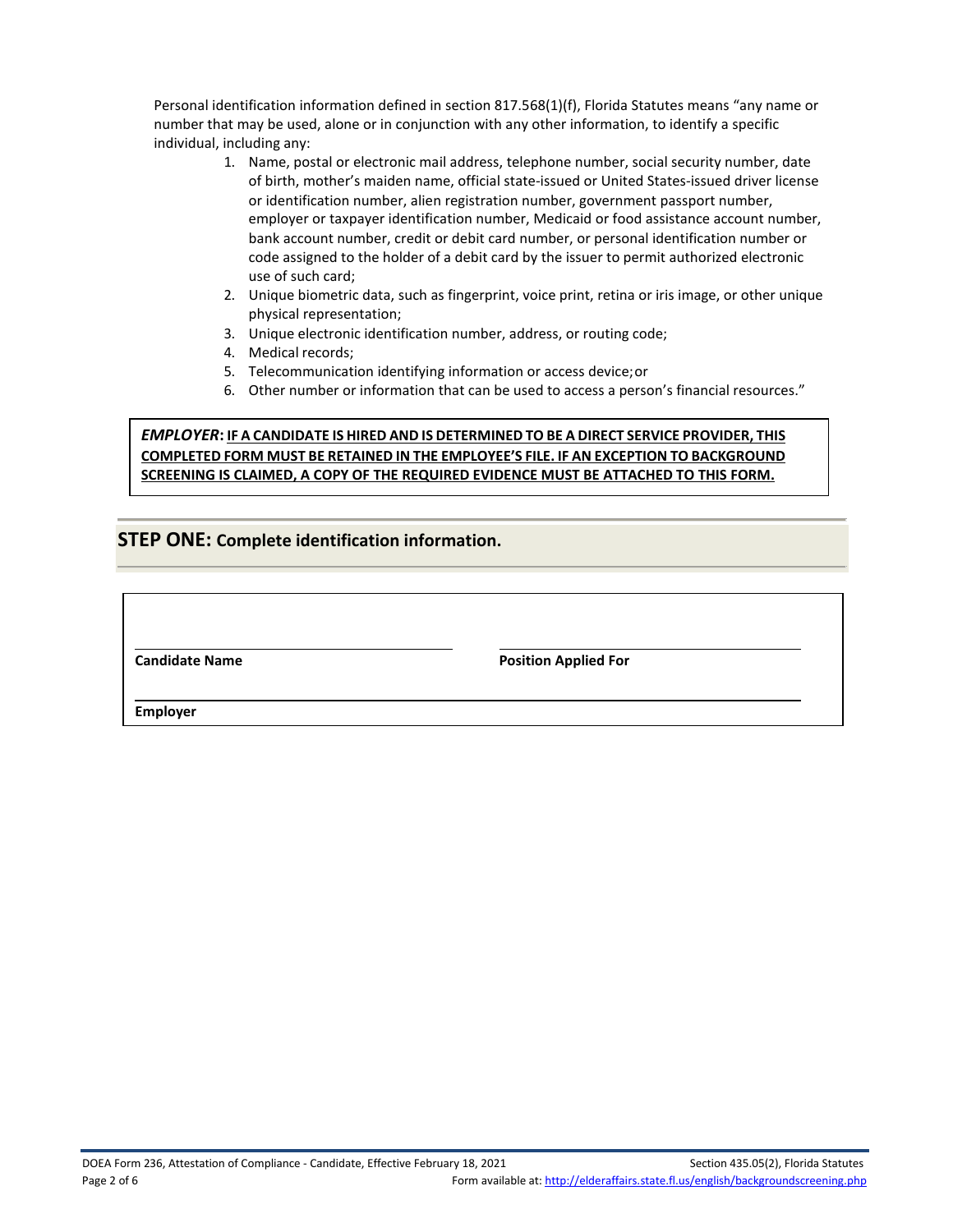## **STEP TWO: The candidate must review the following list of disqualifying offenses set forth in chapter 435 and section 430.0402, Florida Statutes.**

| <b>FLORIDA</b><br><b>STATUTE</b><br>(or any similar<br>statute of<br>another<br>jurisdiction) | <b>CHARGE/OFFENSE</b><br>No person subject to the provisions of this section has an arrest awaiting final disposition for, has been<br>found guilty of, regardless of adjudication, or entered a plea of nolo contendere (no contest) or guilty<br>to, or has been adjudicated delinquent and the record has not been sealed or expunged for, any<br>offense prohibited under any of the following provisions of state law or similar law of another<br>jurisdiction: |  |
|-----------------------------------------------------------------------------------------------|-----------------------------------------------------------------------------------------------------------------------------------------------------------------------------------------------------------------------------------------------------------------------------------------------------------------------------------------------------------------------------------------------------------------------------------------------------------------------|--|
| 393.135                                                                                       | Relating to sexual misconduct with certain developmentally disabled clients and reporting of such sexual<br>misconduct.                                                                                                                                                                                                                                                                                                                                               |  |
| 394.4593                                                                                      | Relating to sexual misconduct with certain mental health patients and reporting of such sexual<br>misconduct                                                                                                                                                                                                                                                                                                                                                          |  |
| 409.920*                                                                                      | Relating to Medicaid provider fraud.                                                                                                                                                                                                                                                                                                                                                                                                                                  |  |
| 409.9201*                                                                                     | Relating to Medicaid fraud.                                                                                                                                                                                                                                                                                                                                                                                                                                           |  |
| 415.111                                                                                       | Relating to abuse, neglect, or exploitation of a vulnerable adult.                                                                                                                                                                                                                                                                                                                                                                                                    |  |
| 741.28*                                                                                       | Relating to domestic violence.                                                                                                                                                                                                                                                                                                                                                                                                                                        |  |
| 777.04                                                                                        | Relating to attempts, solicitation, and conspiracy to commit an offense listed in this subsection.                                                                                                                                                                                                                                                                                                                                                                    |  |
| 782.04                                                                                        | Relating to murder.                                                                                                                                                                                                                                                                                                                                                                                                                                                   |  |
| 782.07                                                                                        | Relating to manslaughter, aggravated manslaughter of an elderly person or disabled adult, or aggravated<br>manslaughter of a child.                                                                                                                                                                                                                                                                                                                                   |  |
| 782.071                                                                                       | Relating to vehicular homicide.                                                                                                                                                                                                                                                                                                                                                                                                                                       |  |
| 782.09                                                                                        | Relating to the killing of an unborn child by injury to the mother.                                                                                                                                                                                                                                                                                                                                                                                                   |  |
| $784 - All$                                                                                   | All of chapter 784 offenses relating to assault, battery, and culpable negligence, of offense was a felony.                                                                                                                                                                                                                                                                                                                                                           |  |
| 784.011                                                                                       | Relating to assault, if the victim of the offence was a minor.                                                                                                                                                                                                                                                                                                                                                                                                        |  |
| 784.03                                                                                        | Relating to battery, if the victim of the offence was a minor.                                                                                                                                                                                                                                                                                                                                                                                                        |  |
| 787.01                                                                                        | Relating to kidnapping.                                                                                                                                                                                                                                                                                                                                                                                                                                               |  |
| 787.02                                                                                        | Relating to false imprisonment.                                                                                                                                                                                                                                                                                                                                                                                                                                       |  |
| 787.025                                                                                       | Relating to luring or enticing a child.                                                                                                                                                                                                                                                                                                                                                                                                                               |  |
| 787.04(2)                                                                                     | Relating to taking, enticing, or removing a child beyond state limits with criminal intent pending custody<br>proceedings.                                                                                                                                                                                                                                                                                                                                            |  |
| 787.04(3)                                                                                     | Relating to carrying a child beyond the state lines with criminal intent to avoid producing a child at a<br>custody hearing or delivering the child to the designated person.                                                                                                                                                                                                                                                                                         |  |
| 790.115(1)                                                                                    | Relating to exhibiting firearms or weapons within 1,000 feet of a school.                                                                                                                                                                                                                                                                                                                                                                                             |  |
| 790.115(2)(b)                                                                                 | Relating to possessing an electric weapon or device, destructive device, or other weapon on school<br>property.                                                                                                                                                                                                                                                                                                                                                       |  |
| 794.011                                                                                       | Relating to sexual battery.                                                                                                                                                                                                                                                                                                                                                                                                                                           |  |
| 794.041                                                                                       | Relating to prohibited acts of persons in familial or custodial authority.                                                                                                                                                                                                                                                                                                                                                                                            |  |
| 794.05                                                                                        | Relating to unlawful sexual activity with certain minors.                                                                                                                                                                                                                                                                                                                                                                                                             |  |
| $796 - All$                                                                                   | All chapter 796 offenses relating to prostitution.                                                                                                                                                                                                                                                                                                                                                                                                                    |  |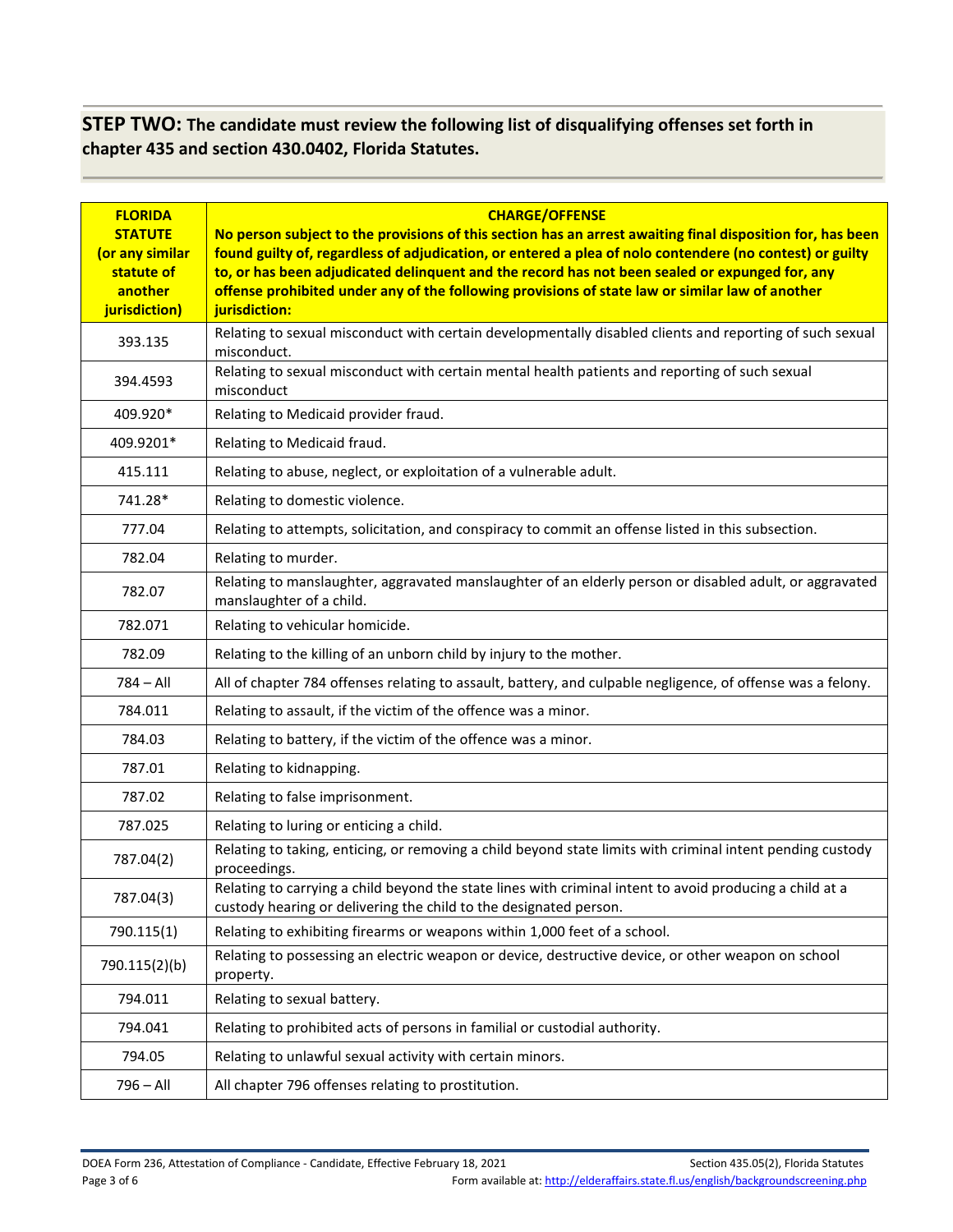| 798.02      | Relating to lewd and lascivious behavior.                                                                                                                                                           |  |
|-------------|-----------------------------------------------------------------------------------------------------------------------------------------------------------------------------------------------------|--|
| $800 - All$ | All chapter 800 relating to lewdness and indecent exposure.                                                                                                                                         |  |
| 806.01      | Relating to arson.                                                                                                                                                                                  |  |
| 810.02      | Relating to burglary.                                                                                                                                                                               |  |
| 810.14      | Relating to voyeurism, if the offense is a felony.                                                                                                                                                  |  |
| 810.145     | Relating to video voyeurism, if the offense is a felony.                                                                                                                                            |  |
| $812 - All$ | All chapter 812 offenses relating to theft, robbery, and related crimes, if the offense was a felony.                                                                                               |  |
|             |                                                                                                                                                                                                     |  |
| 817.034*    | Relating to fraudulent acts through mail, wire, radio, electromagnetic, photoelectronic, or photo-<br>optical systems.                                                                              |  |
| 817.505*    | Relating to patient brokering.                                                                                                                                                                      |  |
| 817.563     | Relating to fraudulent sale of controlled substances, only if the offense was a felony.                                                                                                             |  |
| 817.568*    | Relating to criminal use of personal identification information.                                                                                                                                    |  |
| 817.60*     | Relating to obtaining a credit card through fraudulent means.                                                                                                                                       |  |
| 817.61*     | Relating to fraudulent use of credit cards, if the offense was a felony.                                                                                                                            |  |
| 825.102     | Relating to abuse, aggravated abuse, or neglect of an elderly person or disabled adult.                                                                                                             |  |
| 825.1025    | Relating to lewd or lascivious offenses committed upon or in the presence of an elderly person or<br>disabled adult.                                                                                |  |
| 825.103     | Relating to the exploitation of an elderly person or disabled adult, if the offense was a felony.                                                                                                   |  |
| 826.04      | Relating to incest.                                                                                                                                                                                 |  |
| 827.03      | Relating to child abuse, aggravated child abuse, or neglect of a child.                                                                                                                             |  |
| 827.04      | Relating to contributing to the delinquency or dependency of a child.                                                                                                                               |  |
| 827.05      | Relating to negligent treatment of children.                                                                                                                                                        |  |
| 827.071     | Relating to sexual performance by a child.                                                                                                                                                          |  |
| 827.04      | Relating to contributing to the delinquency or dependency of a child.                                                                                                                               |  |
| 831.01*     | Relating to forgery.                                                                                                                                                                                |  |
| 831.02*     | Relating to uttering forged instruments.                                                                                                                                                            |  |
| 831.07*     | Relating to forging bank bills, checks, drafts, or promissory notes.                                                                                                                                |  |
| 831.09*     | Relating to uttering forged bank bills, checks.                                                                                                                                                     |  |
| 843.01      | Relating to resisting arrest with violence.                                                                                                                                                         |  |
| 843.025     | Relating to depriving a law enforcement, correctional, or correctional probation officer means of<br>protection or communication.                                                                   |  |
|             | Relating to depriving a law enforcement, correctional, or correctional probation officer means of                                                                                                   |  |
| 843.025     | protection or communication.                                                                                                                                                                        |  |
| 843.12      | Relating to aiding in an escape.                                                                                                                                                                    |  |
| 843.13      | Relating to aiding in the escape of juvenile inmates in correctional institutions.                                                                                                                  |  |
| $847 - All$ | All chapter 847 offenses relating to obscene literature.                                                                                                                                            |  |
| 874.05      | Relating to encouraging or recruiting another to join a criminal gang.                                                                                                                              |  |
| $893 - All$ | All chapter 893 offenses (all drug related offenses) relating to drug abuse prevention and control, only<br>if the offense was a felony or if any other person involved in the offense was a minor. |  |
| 916.1075    | Relating to sexual misconduct with certain forensic clients and reporting of such sexual misconduct.                                                                                                |  |
| 944.35(3)   | Relating to inflicting cruel or inhuman treatment on an inmate resulting in great bodily harm.                                                                                                      |  |
| 944.40      | Relating to escape.                                                                                                                                                                                 |  |
| 944.46      | Relating to harboring, concealing, or aiding an escaped prisoner.                                                                                                                                   |  |
| 944.46      | Relating to harboring, concealing, or aiding an escaped prisoner.                                                                                                                                   |  |
| 944.47      | Relating to introduction of contraband into a correctional facility.                                                                                                                                |  |
| 985.701     | Relating to sexual misconduct in juvenile justice programs.                                                                                                                                         |  |
| 985.711     | Relating to contraband introduced into detention facilities.                                                                                                                                        |  |
|             |                                                                                                                                                                                                     |  |

**\*Found in section 430.0402, Florida Statutes.**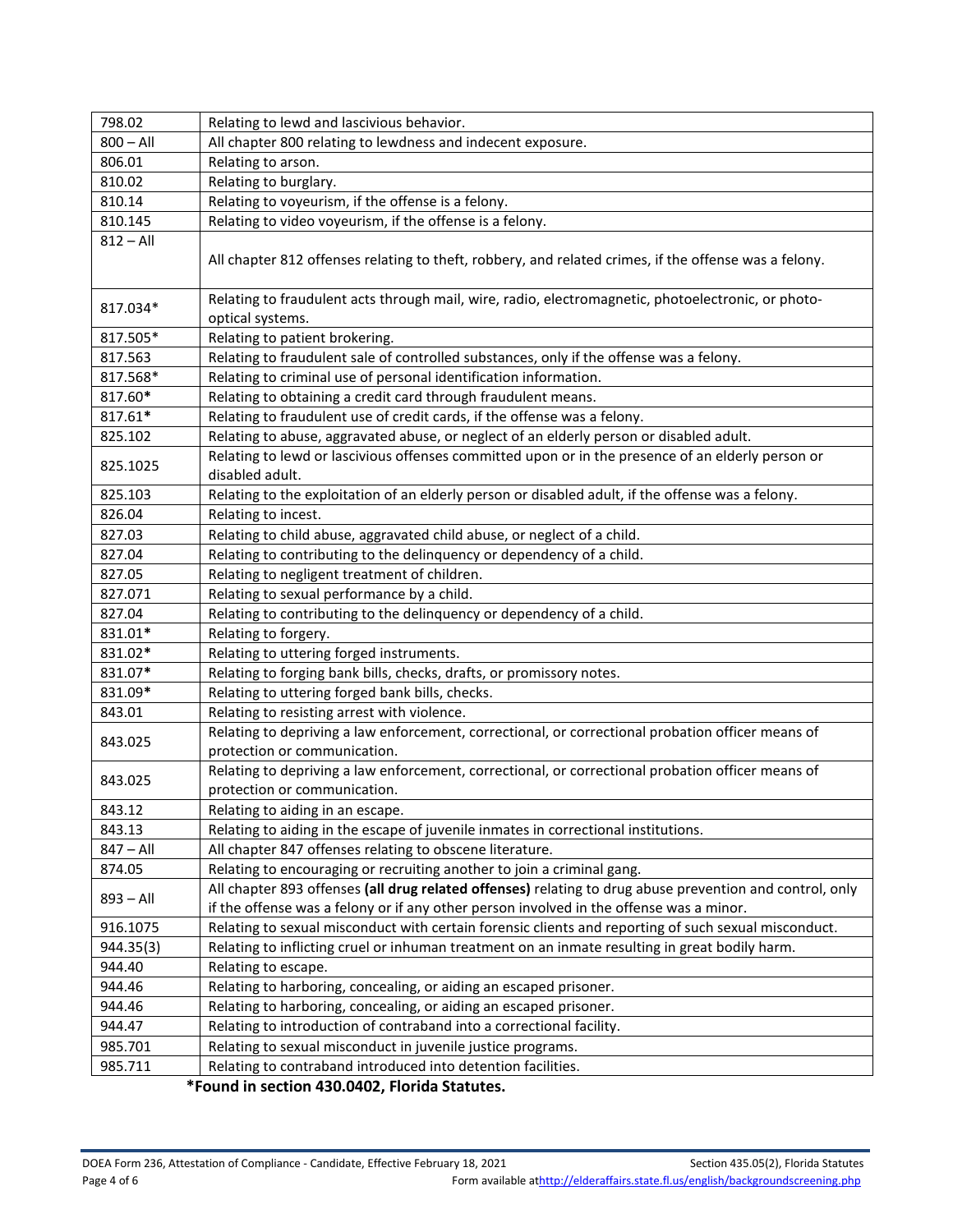| NO EXEMPTIONS can be granted for the following offenses under Florida Statutes (or any similar statute of another<br>jurisdiction) REGARDLESS of the time elapsed since any confinement, supervision, or sanction: |                                                                                                                     |  |
|--------------------------------------------------------------------------------------------------------------------------------------------------------------------------------------------------------------------|---------------------------------------------------------------------------------------------------------------------|--|
| 775.21                                                                                                                                                                                                             | Sexual Predator                                                                                                     |  |
| 775.261                                                                                                                                                                                                            | Career Offender                                                                                                     |  |
| 943.0435                                                                                                                                                                                                           | Sexual Offender - unless the requirement to register as a sexual offender has been removed pursuant<br>to 943.04354 |  |

| $\square$ Department of Elder Affairs | $\Box$ Department of Financial Services |
|---------------------------------------|-----------------------------------------|
| Agency for Health Care Administration | $\Box$ Department of Health             |
| Agency for Persons with Disabilities  | $\Box$ Department of Juvenile Justice   |
| Department of Children and Family     | Division of Vocational Rehabilitation   |
| <b>Services</b>                       |                                         |
| Date of Decision:                     |                                         |

## **STEP THREE: The candidate must complete this section if claiming an exception to level 2 background screening conducted by the Department of Elder Affairs. If not claiming an exception, then skip to Step Four.**

If you are claiming that you qualify for an exception to level 2 background screening pursuant to sections 430.0402(2) or (3), Florida Statutes, and, thereby, you are not required to undergo background screening through the Department of Elder Affairs, please indicate the type of exception and attach the required evidence.

#### EXCEPTION:

| Attorney -<br>(initials)  | An attorney in good standing with the Florida Bar if you are providing a service within<br>the scope of your licensed practice.<br>Evidence: A copy of the screen shot of your membership in good standing with the Florida<br>Bar.                                                                                                                                                                                                                                                           |
|---------------------------|-----------------------------------------------------------------------------------------------------------------------------------------------------------------------------------------------------------------------------------------------------------------------------------------------------------------------------------------------------------------------------------------------------------------------------------------------------------------------------------------------|
| Relative -<br>(initials)  | A relative of the client.<br>Evidence: Circle your relationship to the client: husband, wife, father, mother, son, daughter,<br>brother, sister, grandmother, grandfather, great-grandmother, great-grandfather, grandson,<br>granddaughter, uncle, aunt, first cousin, nephew, niece, father- in-law, mother-in-law, son-in-law,<br>daughter-in-law, brother-in-law, sister-in-law, stepfather, stepmother, stepson, stepdaughter,<br>stepbrother, stepsister, half-brother, or half-sister. |
| Volunteer -<br>(initials) | A volunteer who assists for fewer than 20 hours per month and you are not listed on the<br>FDLE Career Offender Search database or the Dru Sjodin National Sex Offender Public<br>Website.<br>Evidence: A copy of your search results screen shot from each criminal database showing no records<br>were found.                                                                                                                                                                               |